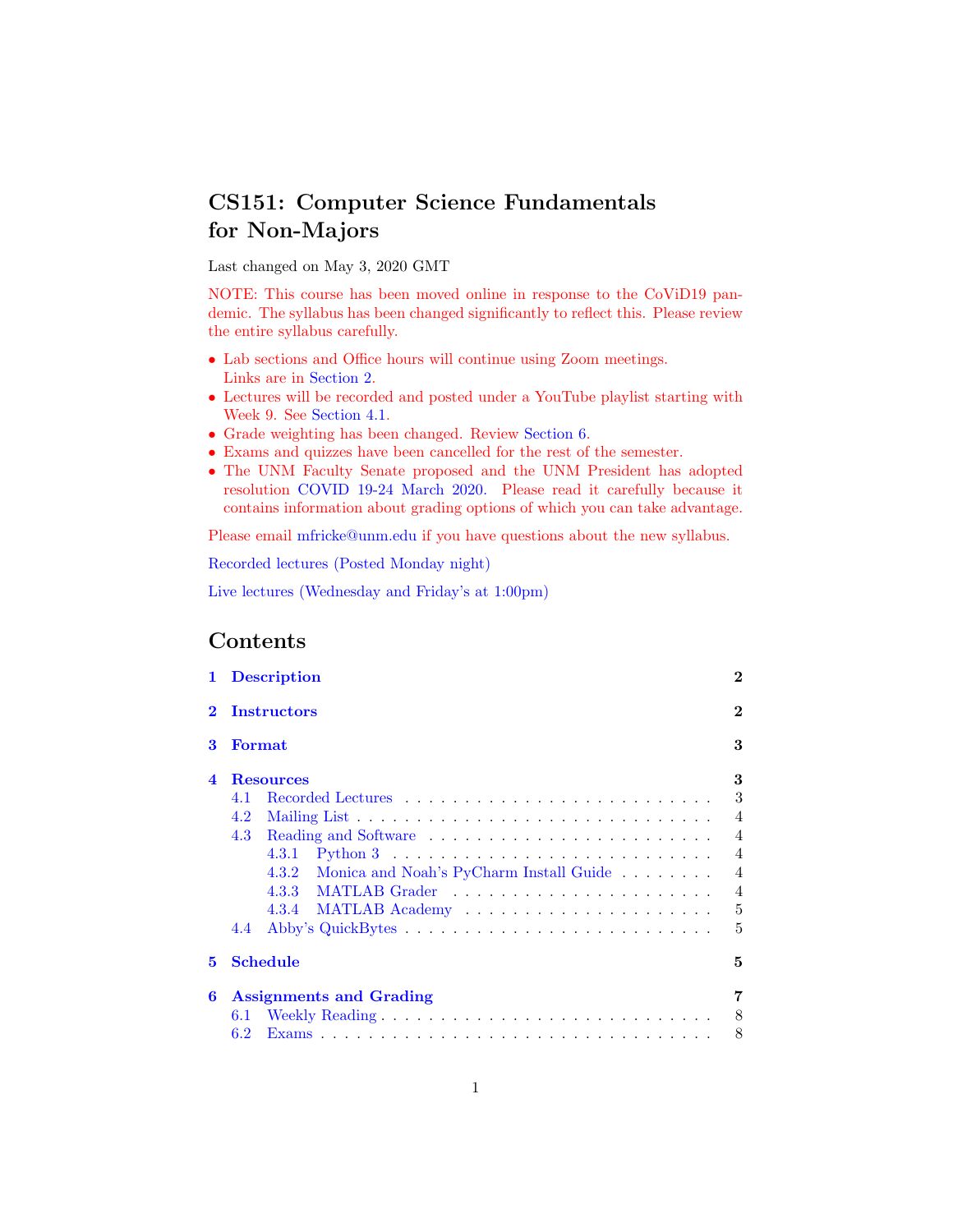|   | 6.3                                     |                                                                                                                     | 8  |  |  |  |  |  |  |  |  |
|---|-----------------------------------------|---------------------------------------------------------------------------------------------------------------------|----|--|--|--|--|--|--|--|--|
|   | 6.4                                     |                                                                                                                     |    |  |  |  |  |  |  |  |  |
|   | 6.5                                     |                                                                                                                     | 8  |  |  |  |  |  |  |  |  |
|   |                                         | 6.5.1                                                                                                               | 9  |  |  |  |  |  |  |  |  |
|   |                                         | 6.5.2                                                                                                               | 9  |  |  |  |  |  |  |  |  |
|   |                                         | 6.5.3                                                                                                               | 9  |  |  |  |  |  |  |  |  |
|   |                                         | <b>Attendance</b>                                                                                                   | 10 |  |  |  |  |  |  |  |  |
| 8 | <b>Cheating</b><br>10                   |                                                                                                                     |    |  |  |  |  |  |  |  |  |
|   | 8.1                                     |                                                                                                                     | 10 |  |  |  |  |  |  |  |  |
|   | 8.2                                     |                                                                                                                     | 10 |  |  |  |  |  |  |  |  |
|   | 8.3                                     | What I do allow $\dots \dots \dots \dots \dots \dots \dots \dots \dots \dots \dots$                                 | 10 |  |  |  |  |  |  |  |  |
|   | 8.4                                     | What I don't allow $\ldots$ , $\ldots$ , $\ldots$ , $\ldots$ , $\ldots$ , $\ldots$ , $\ldots$ , $\ldots$ , $\ldots$ | 10 |  |  |  |  |  |  |  |  |
| 9 | <b>UNM Resources for Students</b><br>11 |                                                                                                                     |    |  |  |  |  |  |  |  |  |
|   | 9.1                                     | Student Health and Counselling (SHAC)                                                                               | 11 |  |  |  |  |  |  |  |  |
|   | 9.2                                     | Center for Academic Program Support                                                                                 | 11 |  |  |  |  |  |  |  |  |
|   | 9.3                                     |                                                                                                                     | 11 |  |  |  |  |  |  |  |  |
|   | 9.4                                     |                                                                                                                     | 12 |  |  |  |  |  |  |  |  |

# <span id="page-1-1"></span>1 Description

This course is a freshman level introduction to computer science. Topics include programming constructs and the basics of data-structures and asymptotics.

Students enrolled in CS151: Computer Science Fundamentals for Non-Majors learn the foundations of computer science with an emphasis on practical application.

This syllabus is intended to make course expectations and policies clear so that you, the student, have the best chance possible of meeting those expectations. If anything is unclear please let me know so I can update the syllabus accordingly.

This syllabus is likely to be revised throughout the semester.

# <span id="page-1-0"></span>2 Instructors

Instructor: Prof. Matthew Fricke Email: [mfricke@unm.edu](mailto:mfricke@unm.edu) Website: <http://www.cs.unm.edu/~mfricke> Tel: (505) 277-2048 (7-2048 if calling from a campus phone) Office Hours: [Tuesdays, 2:00-3:00pm:](https://unm.zoom.us/j/263992587) <https://unm.zoom.us/j/263992587> [Wednesdays, 10:00am-12:00am:](https://unm.zoom.us/j/410709403) <https://unm.zoom.us/j/410709403>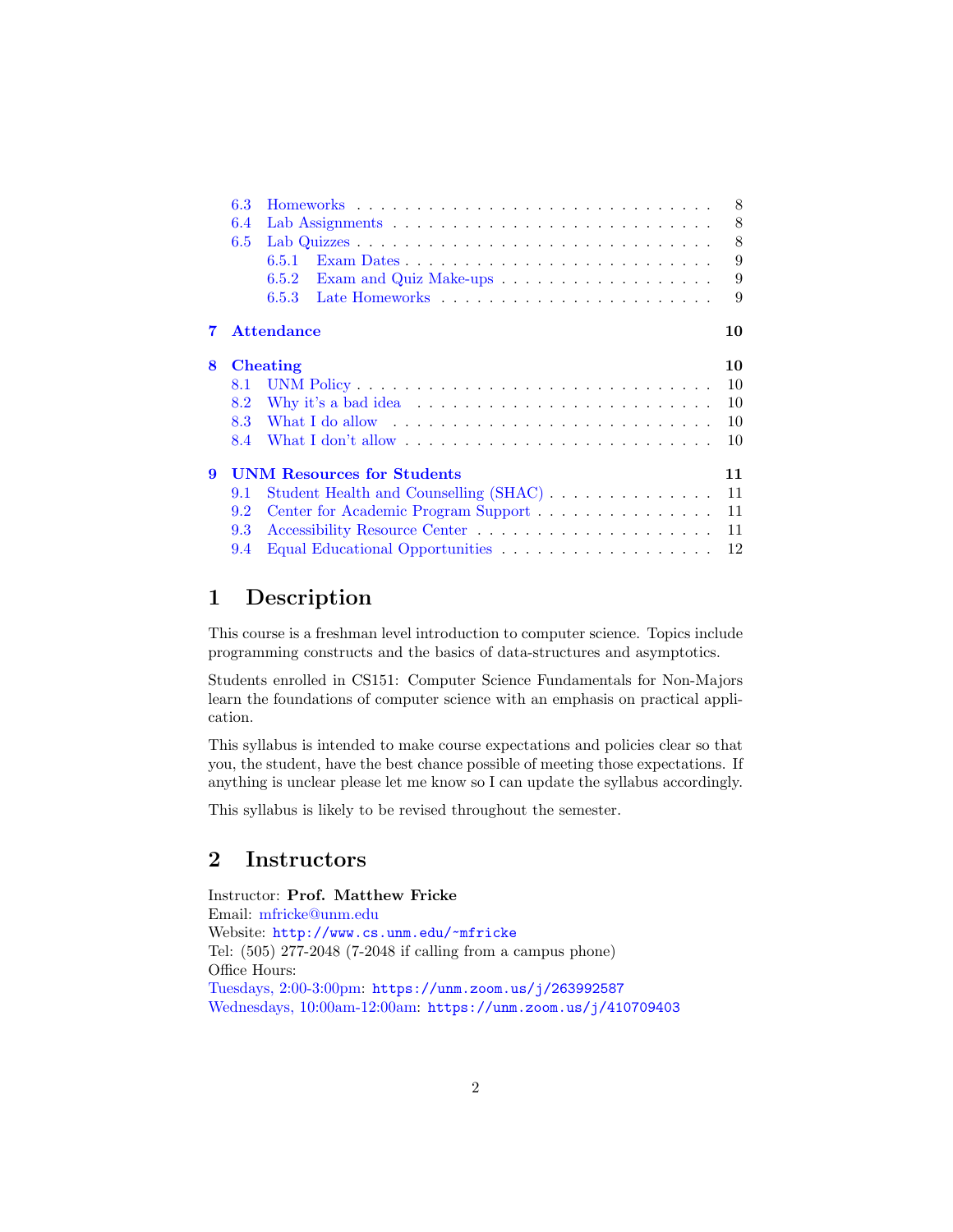### Student Lab Instructors

Aaron Bird Abby Pribisova [aaronlobo@unm.edu](mailto:aaronlobo@unm.edu) [apribis@unm.edu](mailto:apribis@unm.edu)

[Lab Section 18, Fri 12-12:50pm](https://zoom.us/j/332900937) <https://zoom.us/j/332900937>

[ngarcia715@unm.edu](mailto:ngarcia715@unm.edu) [mgwilson@unm.edu](mailto:mgwilson@unm.edu) [Office Hours: Mon 2:00-3:00pm](https://unm.zoom.us/j/305805891) [Office Hours: Fri 2-3:00pm](https://unm.zoom.us/j/446487706)

[Office Hours: Fri 11-11:50am](https://zoom.us/j/324630709) [Office Hours: Tue 11am-12:00pm](https://unm.zoom.us/j/93021607967) <https://zoom.us/j/324630709> <https://unm.zoom.us/j/93021607967>

[Lab Section 17, Mon 11-11:50am](https://zoom.us/j/620447324) [Lab Section 019, Wed 11-11:50am](https://unm.zoom.us/j/94292316356) <https://zoom.us/j/620447324> <https://unm.zoom.us/j/94292316356>

Noah Garcia Monica Hinga <https://unm.zoom.us/j/305805891> <https://unm.zoom.us/j/467483175>

[Lab Section 015: Mon 12-12:50pm](https://unm.zoom.us/j/676801323) [Lab Section 016, Wed 12-12:50pm](https://unm.zoom.us/j/100905099)

<https://unm.zoom.us/j/676801323> <https://unm.zoom.us/j/100905099>

Student Instructor Office: Farris Engineering Center 3370

# <span id="page-2-1"></span>3 Format

This is a three credit hour course consisting of three 50 minute lectures per week to be held on Monday, Wednesday, and Friday at 1:00pm, and one 50 minute laboratory section. Lab sections and lectures will be held over Zoom and through online recordings.

The laboratory sections are at various times during the week. You can attend a different section than the one you enrolled in only with permission of the lab instructor whose section you wish to attend and the instructor whose section you are officially enrolled in. There will be graded assignments in the labs so not attending the section we expect will likely result in loss of a graded assignment. Several of the labs are also full so trying to switch sections without discussion with the lab instructors could mean there is no room for you to move sections.

# <span id="page-2-2"></span>4 Resources

# <span id="page-2-0"></span>4.1 Recorded Lectures

Lectures are posted under this [YouTube playlist.](https://www.youtube.com/playlist?list=PLa8f1-ESrfVqG0Kq-7n9gZtXQrcve6xz3)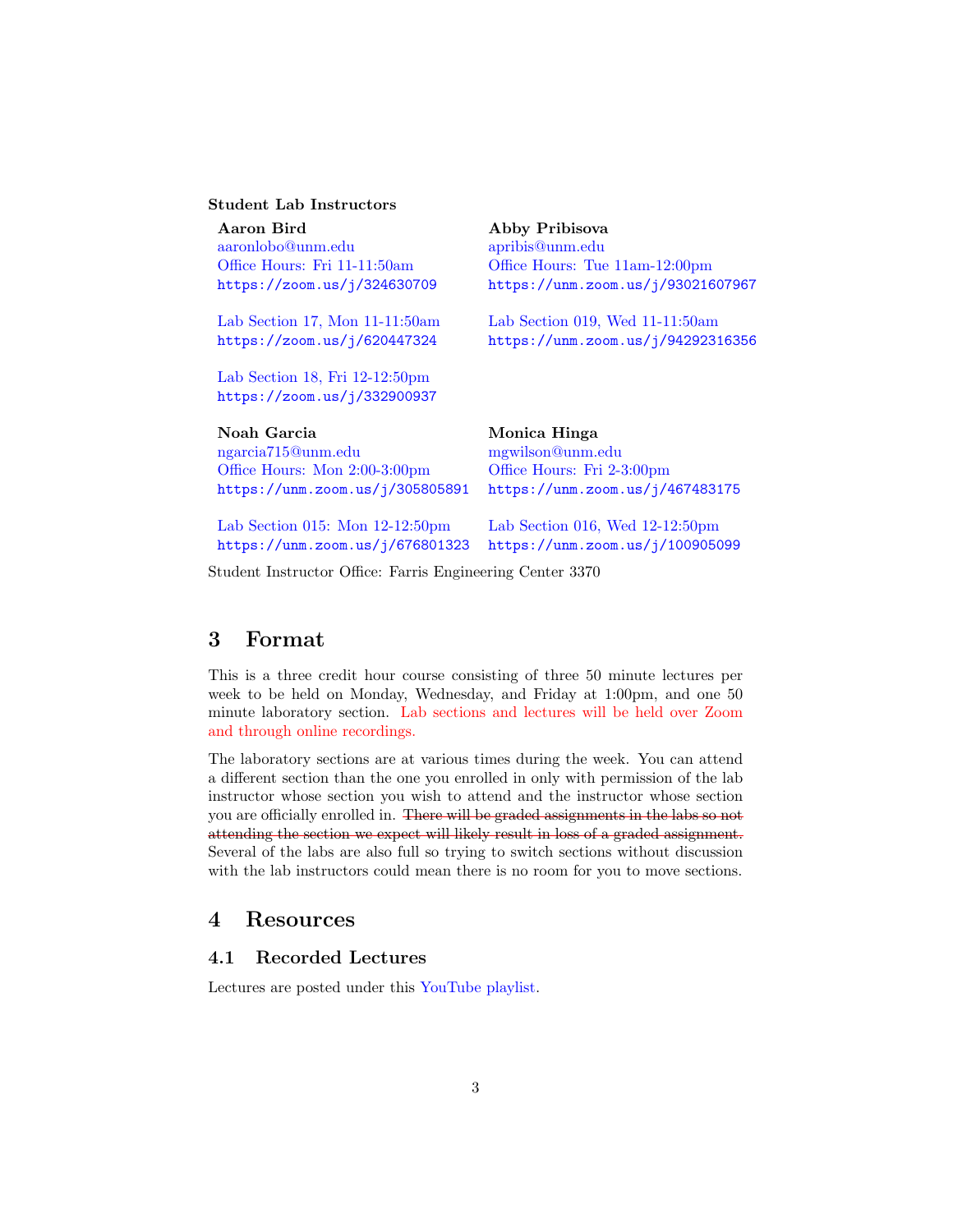# <span id="page-3-0"></span>4.2 Mailing List

Mailing List: Subscribe to [cs151@cs.unm.edu](mailto:cs151@cs.unm.edu) at <https://snape.cs.unm.edu/listinfo/cs151>.

The email list serves several purposes. 1) I will make announcements about the class on this list. There is no guarantee that I will also make those announcements in class. I may also make announcements in class that are not repeated on the email list. You are responsible for both. 2) The email list allows class-wide discussion. Feel free to post questions about the material presented in class, the code you are writing for your assignments, and logistic questions related to the class.

Many spam filters will redirect email from mailing lists to a spam folder. You are responsible for making sure you sign up for the mailing list and that you are receiving email from it.

## <span id="page-3-1"></span>4.3 Reading and Software

We are using two online resources for assignments and reading.

#### <span id="page-3-2"></span>4.3.1 Python 3

The Python 3 portion of the course will be managed using ZyBooks. The bookstore has ZyBook licenses for sale or you can go directly to ZyBooks.com. Make sure you get the lab content as well.

- 1. Sign in or create an account at <https://learn.zybooks.com>
- 2. Enter zyBook code: UNMCS151LFrickeSpring2020
- 3. Subscribe

To access the online resources use this link: <https://learn.zybooks.com/zybook/UNMCS151LFrickeSpring2020>

#### <span id="page-3-3"></span>4.3.2 Monica and Noah's PyCharm Install Guide

Lab instructors Noah and Monica have put together a guide on [how to install](http://fricke.co.uk/Teaching/CS151_2020/installPyCharm.pdf) [PyCharm.](http://fricke.co.uk/Teaching/CS151_2020/installPyCharm.pdf) PyCharm is an "IDE": Integrated Devalopment Environment for Python. It has lot's of bells and whistles that you might find interesting. You do not need to use PyCharm for this course but if you plan to program more in the future using Python you might find it useful.

#### <span id="page-3-4"></span>4.3.3 MATLAB Grader

The MATLAB assignments will be managed through MATLAB Grader. I will announce MATLAB readings during the course.

<https://grader.mathworks.com/courses/11316-cs151-computer-science-fundamentals>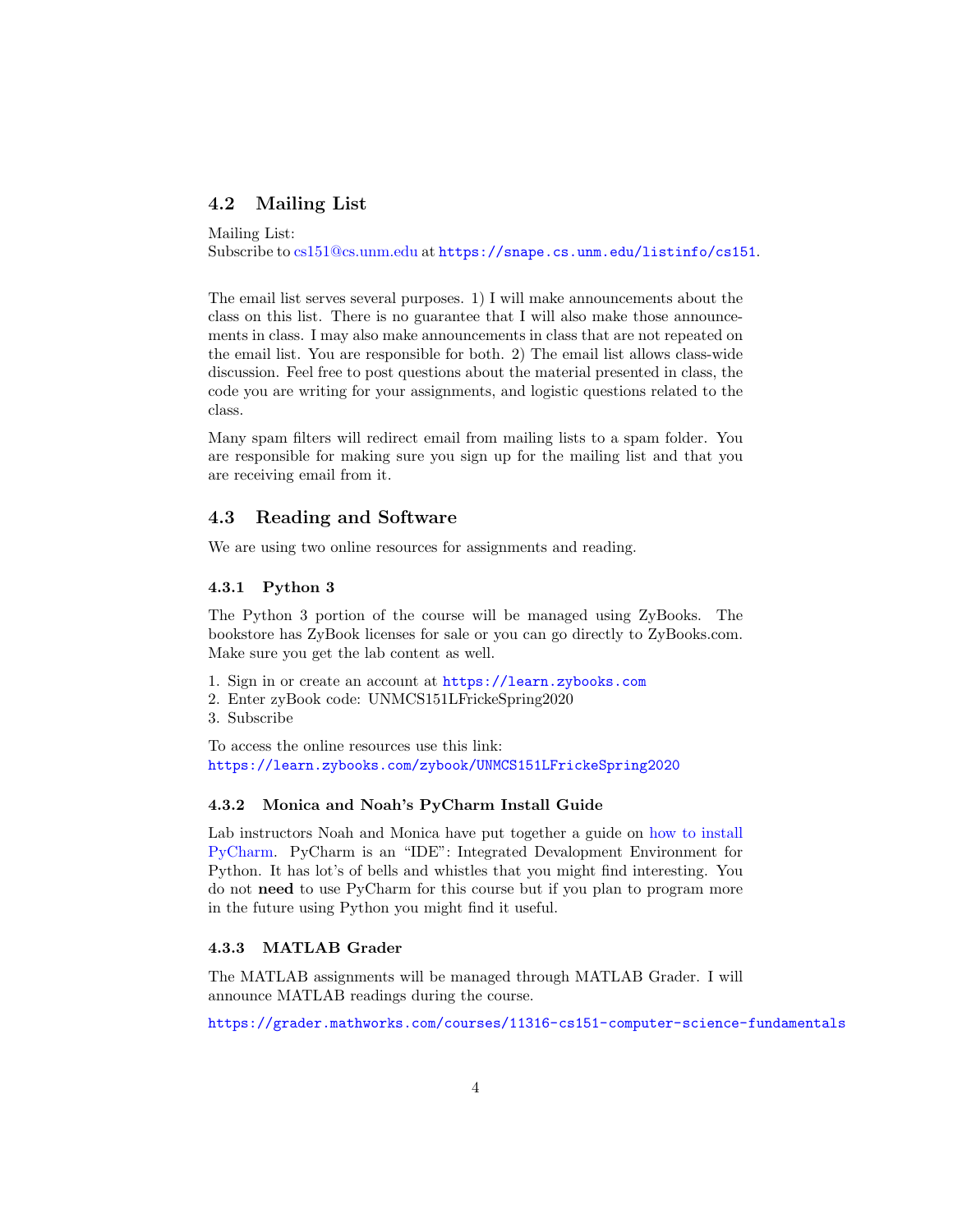## <span id="page-4-0"></span>4.3.4 MATLAB Academy

MATLAB has [tutorials to get you started.](https://matlabacademy.mathworks.com/) I will occasionally use these tutorials as reading when assigning your MATLAB homework.

# <span id="page-4-1"></span>4.4 Abby's QuickBytes

Lab Instructor Abby Pribisova has created useful [cs151 review videos.](https://www.youtube.com/playlist?list=PLmWk0NEo171I2Lwck2NoWmkMNIJllsXcK)

# <span id="page-4-2"></span>5 Schedule

This is the planned schedule, any changes will be recorded here.

For UNM semester dates and deadlines are here: <http://registrar.unm.edu/semester-deadline-dates/spring-2020.html>

# Week 1 (Jan 22 - 26)

- [Introduction](http://fricke.co.uk/Teaching/CS151_2020/Lectures/CS151_Lecture_1_v1.0_Introduction.pdf)
- [Brief Introduction to Computers](http://fricke.co.uk/Teaching/CS151_2020/Lectures/CS151_Lecture_2_v1.0_Intro_to_Computers.pdf)
- Thought you could only count to 10 on your fingers? You can actually count to 1023. [Watch this.](https://www.youtube.com/watch?v=Bke95oWWZII)

## Week 2 (Jan 27 - Feb 2)

- [Starting Python](http://fricke.co.uk/Teaching/CS151_2020/Lectures/CS151_Lecture_3_v1.0_Starting_Python.pdf)
- [Variables, Expressions, and Types](http://fricke.co.uk/Teaching/CS151_2020/Lectures/CS151_Lecture_4_v1.0_Variables,_Expressions_and_Types.pdf)
- [Flow Control](http://fricke.co.uk/Teaching/CS151_2020/Lectures/CS151_Lecture_5_v1.0_Flow_Control.pdf)

# Week 3 (Feb 3 - 9)

• [Functions](http://fricke.co.uk/Teaching/CS151_2020/Lectures/CS151_Lecture_6_v1.0_Functions.pdf)

#### [Quiz 2 Solution](http://fricke.co.uk/Teaching/CS151_2020/Solutions/Quiz2Sol.pdf)

Feb 7 - Last day to DROP without "W" grade and receive a 100% tuition refund on LoboWeb

## Week 4 (Feb 10 - 16)

- Modules
- Strings
- Python Lists and Dictionaries
- Graphics
- [Exam 1 Review](http://fricke.co.uk/Teaching/CS151_2020/Solutions/CS151_Practice_Exam_1_solutions.pdf)
- [Quiz 3 Solution](http://fricke.co.uk/Teaching/CS151_2020/Solutions/Quiz3Sol.pdf)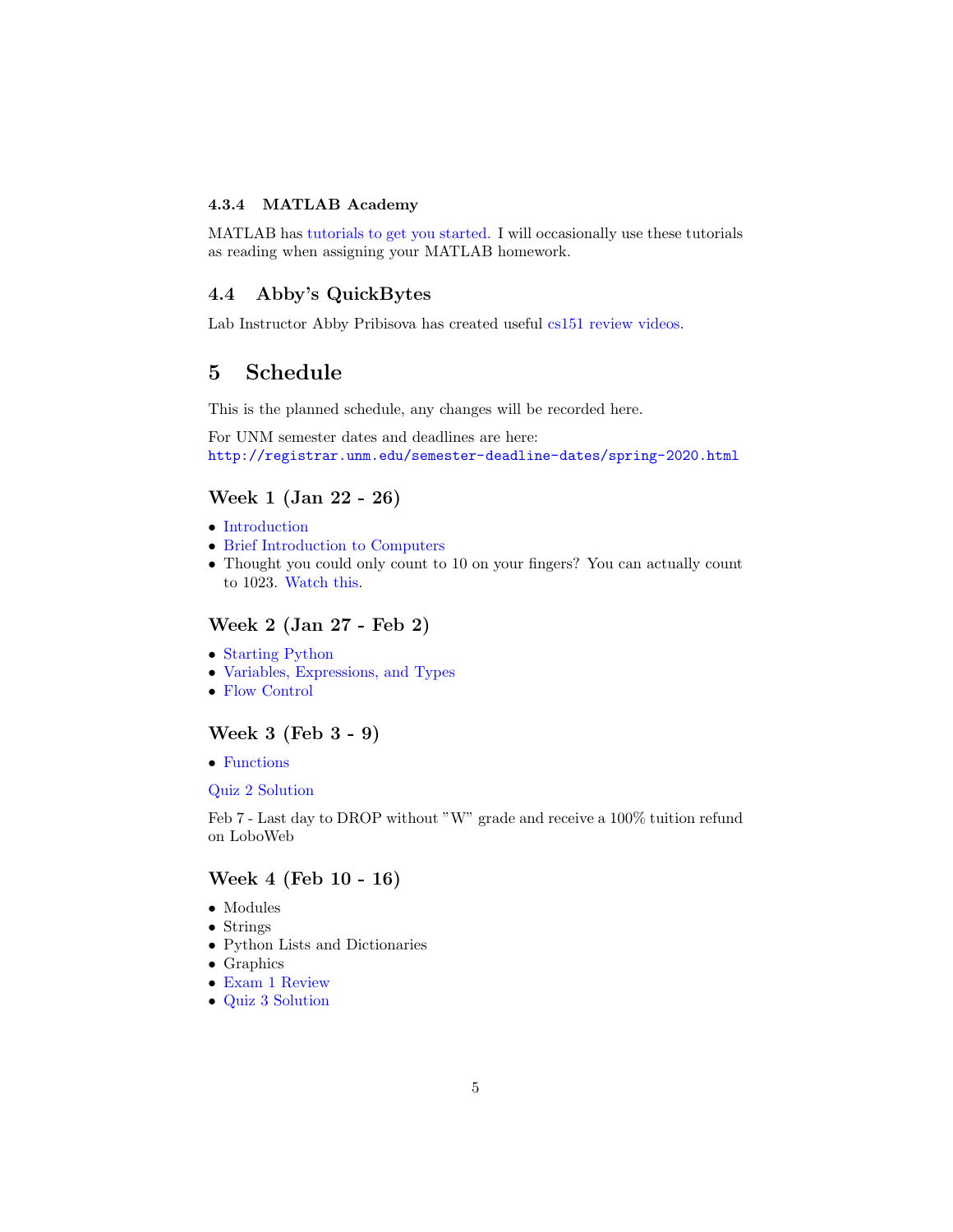# Week 5 (Feb 17 - 23)

- Exam 1 [\(Grade Distribution\)](http://fricke.co.uk/Teaching/CS151_2020/Grade_Distributions/CS151_Exam1_Grade_Distribution.png)
- [Exam 1 Solutions](http://fricke.co.uk/Teaching/CS151_2020/Solutions/Exam1_Solutions.png)
- [Week 5 Cumulative Grade Distribution](http://fricke.co.uk/Teaching/CS151_2020/Grade_Distributions/CS151_Week5_Grade_Distribution.png)
- Introduction to MATLAB
- [Variables, Types, Branching, Iteration, and Functions in MATLAB](http://fricke.co.uk/Teaching/CS151_2020/Lectures/CS151_Lecture_7_v1.0_MATLAB_Types_Iteration_Functions.pdf)
- [Fibonacci and Matrix Multiplication](http://fricke.co.uk/Teaching/CS151_2020/Lectures/CS151_Lecture 8_v1.0_Array_Matrix.pdf)

# Week 6 (Feb 24 - March 1st)

- [Python Objects and Classes](http://fricke.co.uk/Teaching/CS151_2020/Lectures/CS151_Lecture_9_v1.0_Objects_and_Classes.pdf)
- MATLAB Objects and Classes

# Week 7 (Mar 2 - 8)

- [Python Class Inheritance](http://fricke.co.uk/Teaching/CS151_2020/Lectures/CS151_Lecture_10_v1.0_Object_Composition_and_Inheritance.pdf)
- Python File I/O

# Week 8 (Mar 9 - 14)

- Plotting in Python
- Plotting in MATLAB
- Exam 2 Review

## Spring Break (Mar 15 - 22)

## Week 9 (Mar 23 - 29)

- $\bullet$  Exam  $2$
- [Course Changes](https://youtu.be/05K_-COT4PM)
- [Wednesday: Discussion](https://unm.zoom.us/j/360221862)

# Week 10 (Mar 30 - April 5)

• [Functional Programming](http://fricke.co.uk/Teaching/CS151_2020/Lectures/CS151_Lecture_12_v1.0_Functional_Programming.pdf)

# Week 11 (April 6 - 12)

- Introduction to Data structures and Algorithms
- Sorting Algorithms

# Week 12 (April 13 - 19)

• Sorting Algorithms

April 17 - Last day to DROP without Dean's Permission on LoboWEB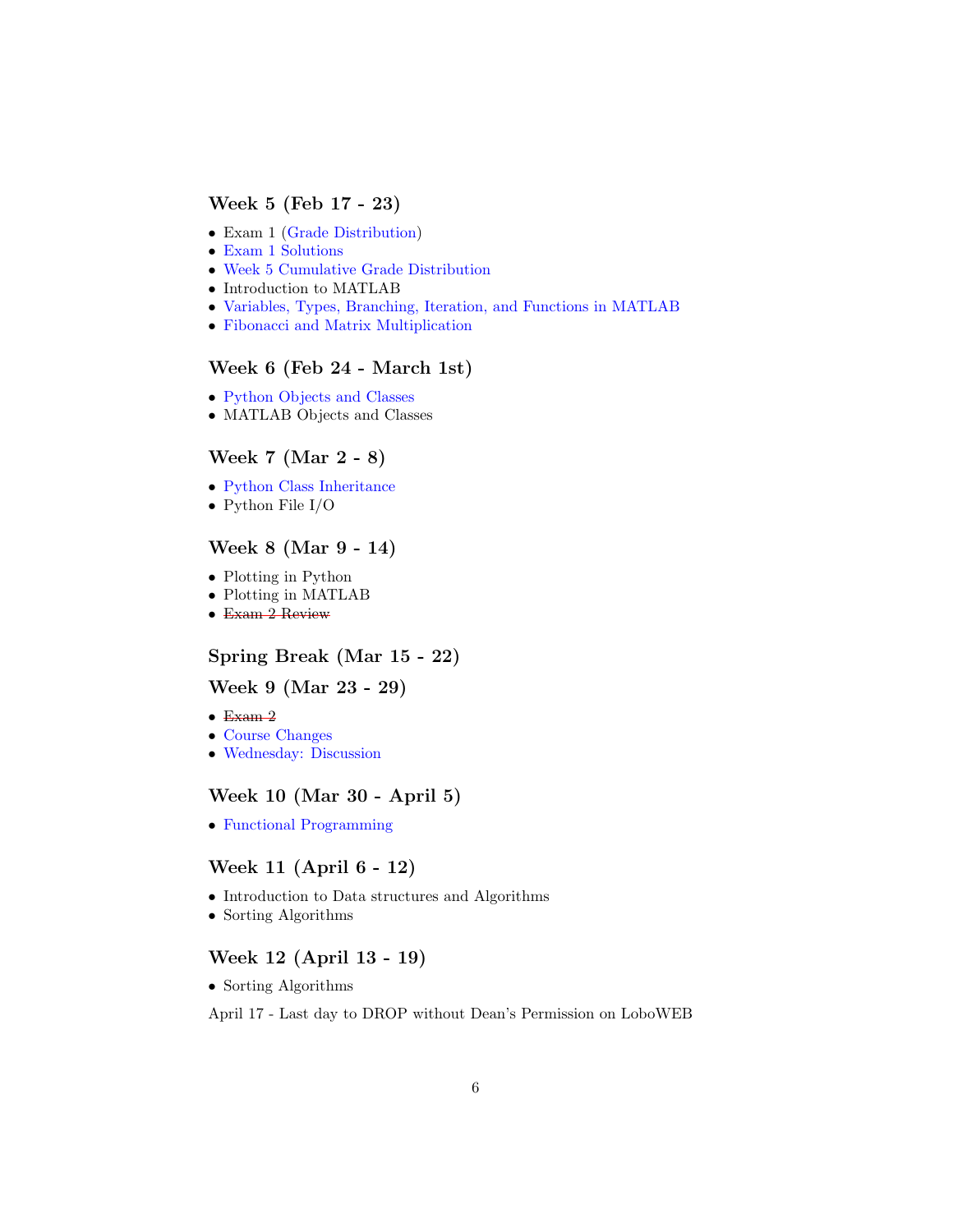# Week 13 (April 20 - 26)

- [Fingal's Cave Adventure](http://fricke.co.uk/Teaching/CS151_2020/CS151_Adventure_Game_Spec.pdf)
- [Grade Distribution](http://fricke.co.uk/Teaching/CS151_2020/Grade_Distributions/Project_Part1_Grade_Distribution.pdf)

# Week 14 (April 27 - May 3)

- [Fingal's Cave Adventure](http://fricke.co.uk/Teaching/CS151_2020/CS151_Adventure_Game_Spec.pdf)
- [Map Graphic](http://fricke.co.uk/Teaching/CS151_2020/Lectures/map_graphic.pdf)

# Week 15 (May 4 - 10)

• Linked List

May 8 - Last day to DROP with Dean's Permission with form.

# Final Exam Week (May 11 - 16)

Friday, May  $15^{th}$ , 12:30-2:30pm - Final Exam.

Saturday, May 16, 9:00-11:00am - Make up Exam.

Sunday, May 17th, 2:30pm - Upload of Final Grades Expected by UNM.

# <span id="page-6-0"></span>6 Assignments and Grading

I use a 10 point fractional grading scale:

| 98-100 | 93-97 | 90-92 | 87-89 |       | 83-86 80-82 77-79 | Incomplete |
|--------|-------|-------|-------|-------|-------------------|------------|
|        |       | $+(-$ |       |       |                   | W          |
| 73-76  | 70-72 | 67-69 | 63-66 | 60-62 | < 60              | Withdrew   |

A+, A, and A- indicate excellent performance.

B+, B, and B- indicate good performance.

C+, C, and C- indicate satisfactory performance.

D+, D, and D- indicate less than satisfactory performance.

F indicates unsatisfactory performance.

W indicates withdrawal from the course.

The course grade is comprised of the following:

Weekly Reading: 30% Weekly Lab Quiz: 5% Weekly Homework: 55%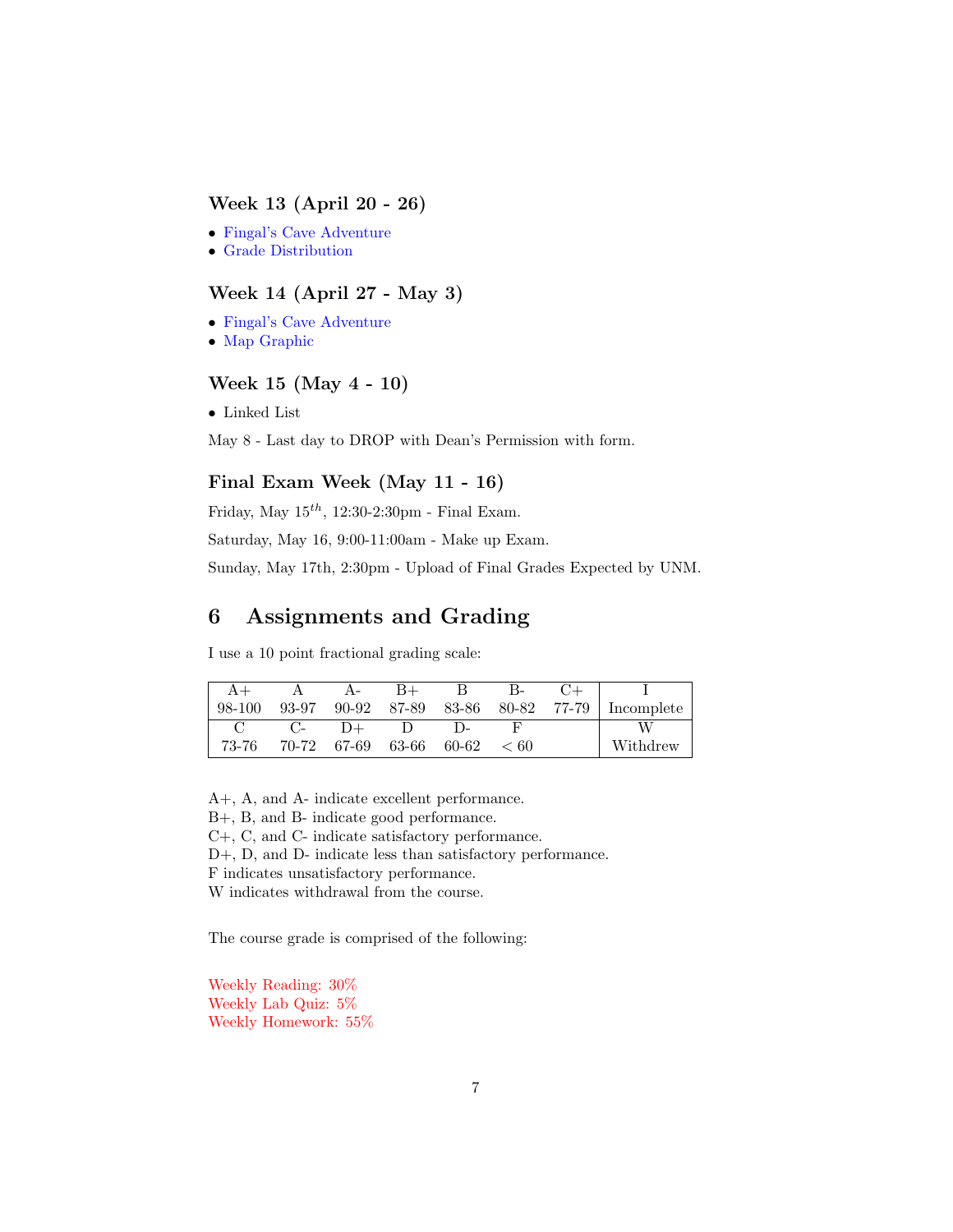Exams: 10%

Weekly Reading: 10% Weekly Lab Quiz: 20% Weekly Homework: 20% Exam 1: 10% Exam 2: 15% Exam 3: 25%

## <span id="page-7-0"></span>6.1 Weekly Reading

Weekly Readings will be assigned through ZyBooks on Python 3. MATLAB readings will be assigned from a variety of sources.

# <span id="page-7-1"></span>6.2 Exams

We will have 1 exam  $3 \text{ in class exams}$ . Each exam will be preceded by a review session in lecture and a practice exam will be made available. Each exam will necessarily test all the material covered until the time of the preceding review.

The exam is closed book, closed note, and closed device. No collaboration is allowed during the exam.

The questions will be designed to test whether students have completed and understood the weekly homework assignments and readings.

Format: short answer.

#### <span id="page-7-2"></span>6.3 Homeworks

Homework assignments will be assigned through ZyBooks Python 3 and MAT-LAB Grader. Those systems enforce due dates and will not accept submissions after the due date.

[Fingal's Cave Game Specification](http://fricke.co.uk/Teaching/CS151_2020/CS151_Adventure_Game_Spec.pdf)

[Fingal's Cave Game Solution](http://fricke.co.uk/Teaching/CS151_2020/solutions/CS151_Project_Solution.pdf)

#### <span id="page-7-3"></span>6.4 Lab Assignments

Each week in your lab section you will be given a lab assignment to complete.

#### <span id="page-7-4"></span>6.5 Lab Quizzes

Lab quizzes have been cancelled for the rest of the semester.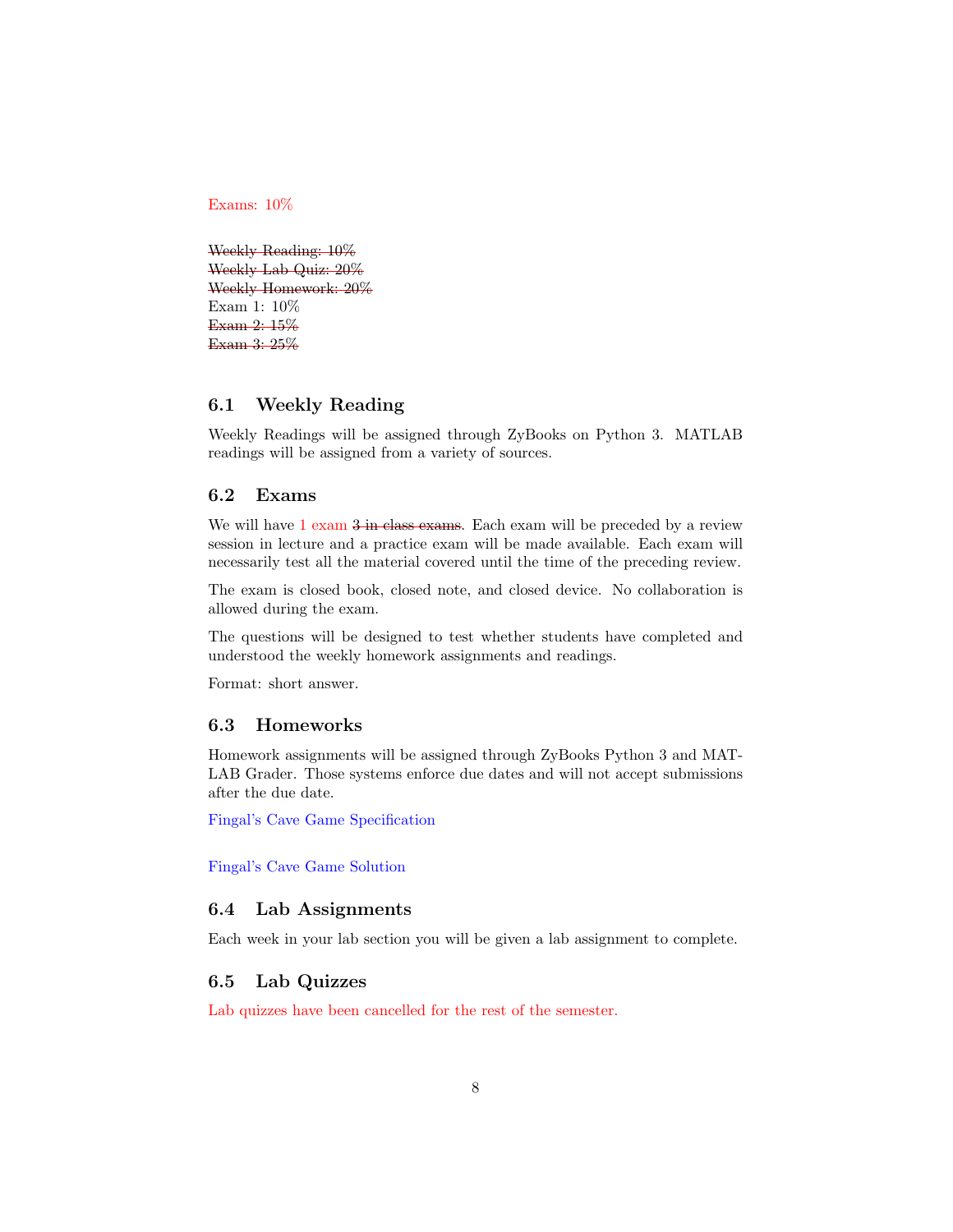At the beginning of each lab your lab instructor will give a quiz on the previous lab's material. The lowest three quiz grades will be dropped. All quiz grades are weighted equally.

#### <span id="page-8-0"></span>6.5.1 Exam Dates

Exam's 2 and 3 have been cancelled.

- February  $17^{th}$ , 1-1:50pm
- March  $23^{rd}$ , 1-1:50pm
- May  $15^{th}$ ,  $12:30-2:30$  pm

#### <span id="page-8-1"></span>6.5.2 Exam and Quiz Make-ups

UNM Policies and Absences: [http://pathfinder.unm.edu/campus-policies/](http://pathfinder.unm.edu/campus-policies/class-absences-and-student-attendance.html) [class-absences-and-student-attendance.html](http://pathfinder.unm.edu/campus-policies/class-absences-and-student-attendance.html)

You may take the makeup exam scheduled on May  $16^{th}$  at 9:00am only with an official note from the Dean of Students Office and my consent. I or the Dean of Students may require verification of the reason for absence such as doctor's note, hospital billing, military orders, death notices, etc. If you are unable to obtain a note from the Dean of Students before the make up exam, you may take the make up but I will wait until you provide the note to enter your make up grade. Failure to provide a note from the Dean of Studetns will result in a zero on the make up exam.

There will be a single make up exam on Saturday, May  $16^{th}$ , at 9:00am. The make-up exam will be comprehensive and at least as difficult as the regularly scheduled exams. If you miss an exam, or multiple exams, the make up exam replaces those exam grades.

If you are unable to attend the make up exam you will receive a grade of "incomplete" until you are able to take a make up exam. A make up exam will be scheduled after the period of absence approved by the Dean of Students.

If these procedures are not followed, missing exam grades will be entered as zeros and the course grade calculated accordingly.

There will be no make-up lab quizzes, however the two lowest quiz grades will be dropped.

No additional or extra-credit work will be assigned to compensate for low grades on regularly scheduled assignments, exams, and quizzes.

## <span id="page-8-2"></span>6.5.3 Late Homeworks

Late homework will not be accepted unless accompanied by an absence note provided by the Dean of Students Office for the period beginning on or before the day the assignment was due until the day before the assignment is actually submitted.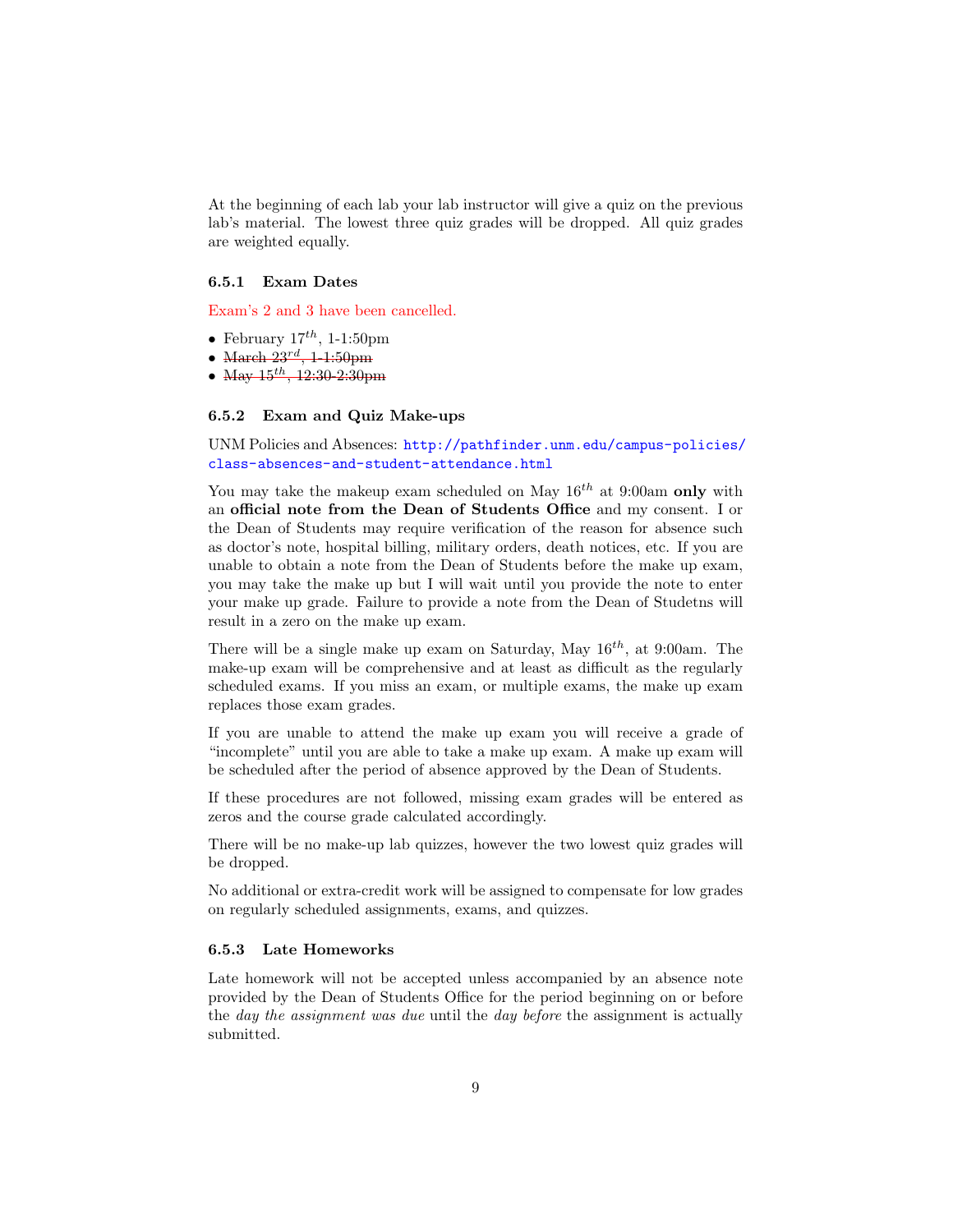# <span id="page-9-0"></span>7 Attendance

- Please see the UNM policy on class attendance: [Class Attendance Policy](https://pathfinder.unm.edu/campus-policies/class-absences-and-student-attendance.html)
- Class attendance will not be recorded.

# <span id="page-9-1"></span>8 Cheating

# <span id="page-9-2"></span>8.1 UNM Policy

• See the UNM policy on academic dishonesty: [Academic Dishonesty](https://pathfinder.unm.edu/campus-policies/academic-dishonesty.html)

# <span id="page-9-3"></span>8.2 Why it's a bad idea

Cheating is harmful to you, the University, and your fellow students:

- The university warrants that receipt of grades and a degree accurately reflects the knowledge and skills of the recipient. Cheating undermines the value of the degrees and grades awarded by the University.
- Cheating makes assignments and exams look easier than they really are. This encourages instructors to make assignments and exams harder than they would otherwise.
- The desire to cheat indicates that there is an issue with developing the desired skills that needs to be resolved. Please approach lab instructors or the professor to discuss problems with the material and how to honestly do better in the class.
- Cheating indicates that the material is not being sufficiently mastered, this will likely result in difficulties when you take classes in the future that require this course.
- Trading your integrity for a better grade is something that will stay with you for the rest of your life, whether or not you are discovered.
- If you are caught cheating you will receive a failing grade for the course. However, the University may take further action including dismissal from the University.

## <span id="page-9-4"></span>8.3 What I do allow

You may use any resources to complete the homeworks and lab assignments including working with other students and taking information from the internet. The homeworks and labs are designed to allow you to develop and practice your understanding of the material.

## <span id="page-9-5"></span>8.4 What I don't allow

Exams and lab quizzes will be used to test whether you have developed an individual understanding of computer science fundamentals and the syntax of Python 3 and MATLAB covered in the course. No collaboration or exam aids such as notes or devices may be used during the exam. Failure to follow this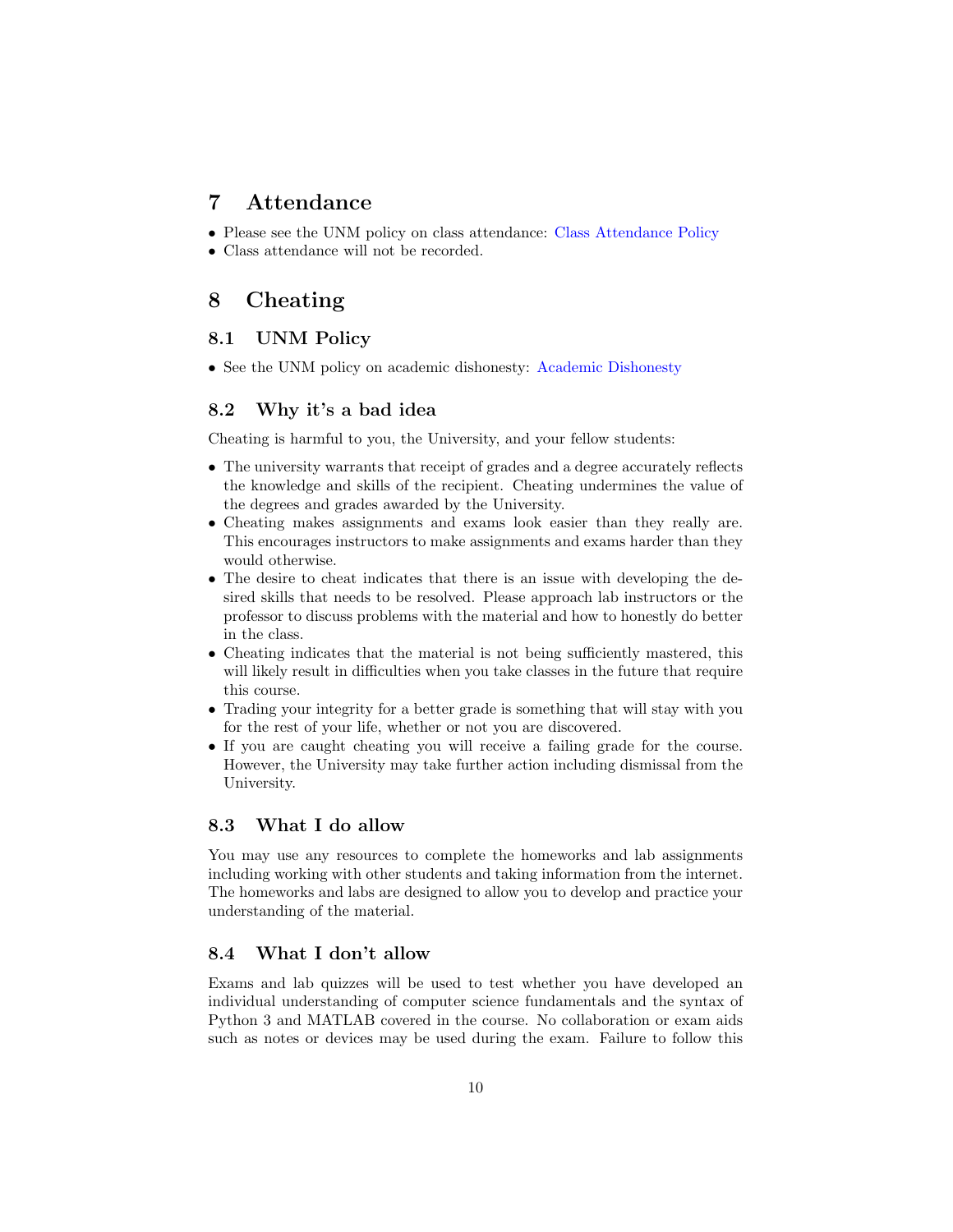policy will result in an F on the exam or quiz, possibly the course, and may result in disciplinary action by the University.

# <span id="page-10-0"></span>9 UNM Resources for Students

# <span id="page-10-1"></span>9.1 Student Health and Counselling (SHAC)

"SHAC provides quality health and counseling services to all UNM students to foster student success."

<https://shac.unm.edu/>

505.277.3136 (24-hr number)

## <span id="page-10-2"></span>9.2 Center for Academic Program Support

## <https://caps.unm.edu/index.php>

"CAPS is the University of New Mexico's learning center. We are a free service that provides academic support for undergraduate students at UNM through peer-tutoring. Our tutors are UNM students who are trained to create comfortable and welcoming spaces for students to learn and thrive in. We are passionate about helping students achieve individual academic success at UNM through peer tutoring and interactions."

# <span id="page-10-3"></span>9.3 Accessibility Resource Center

#### <https://arc.unm.edu/>

In accordance with University Policy 2310 and the Americans with Disabilities Act (ADA), academic accommodations may be made for any student who notifies the instructor of the need for an accommodation. It is imperative that you take the initiative to bring such needs to the instructor's attention, as I am not legally permitted to inquire. Students who may require assistance in emergency evacuations should contact the instructor as to the most appropriate procedures to follow. Contact Accessibility Resource Center at 277-3506 for additional information.

If you need an accommodation based on how course requirement interact with the impact of a disability, you should contact me to arrange an appointment as soon as possible. At the appointment we can discuss the course format and requirements, anticipate the need for adjustments and explore potential accommodations. I rely on the Disability Services Office for assistance in developing strategies and verifying accommodation needs. If you have not previously contacted them I encourage you to do so.